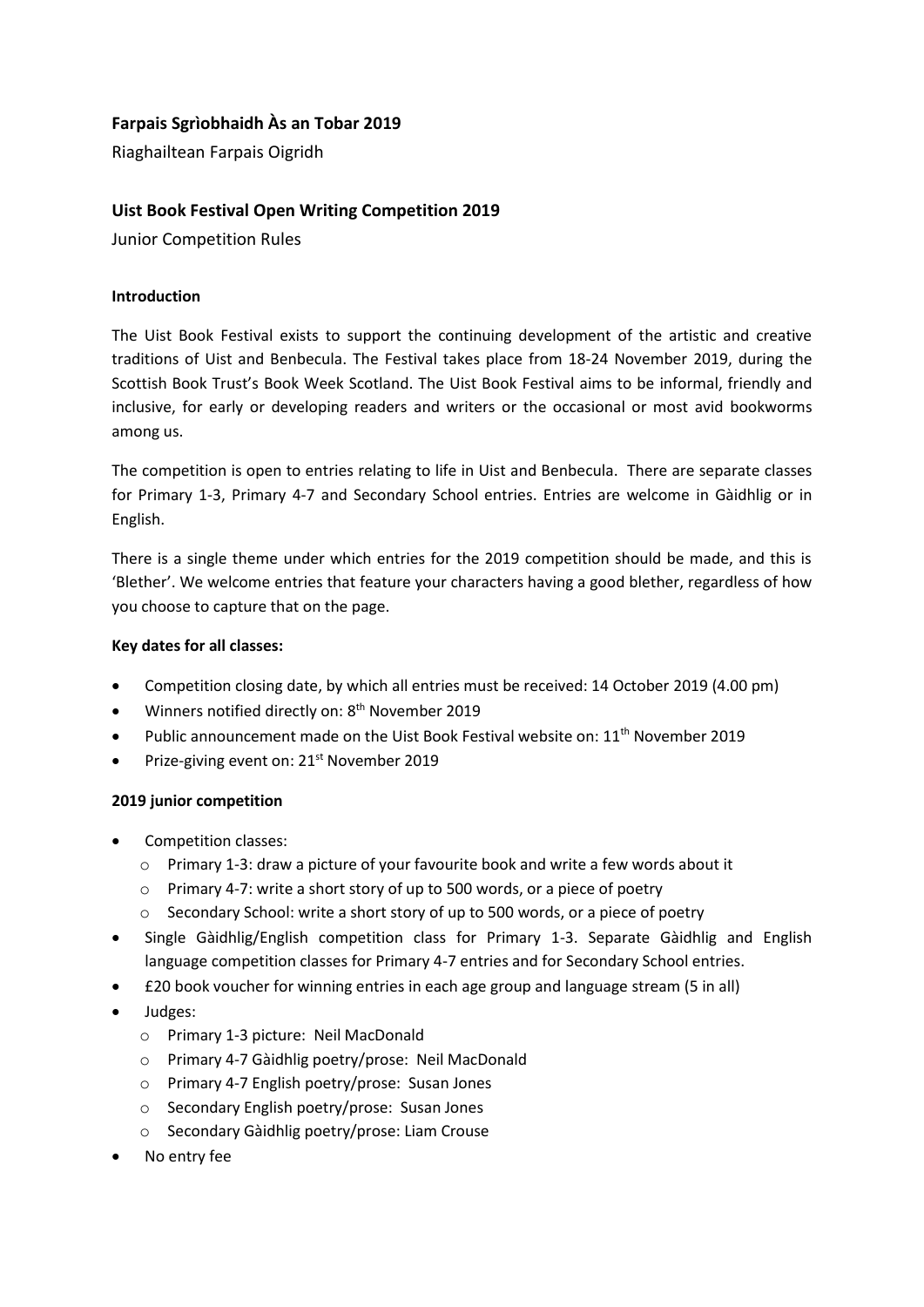A 'blether' means having a chat with someone. It can be about anything you want. It can be about telling someone about something that is important to you – or it can be you listening while someone tells you about what is important to them.

You can have a blether with someone at school (a friend or a teacher, in the classroom or in the playground); in the home (with a friend, or a brother or sister, or parent or other older relative); and you can have a blether, kind of, with a pop star, sports star or even an international (super)hero. They might want you to sing in their group, play in their team or help them take on and defeat evil somewhere in the universe.

What did you say while you were having that blether? What about the person you were blethering with – did they hear you? What happened next and how did things change?

We'd like you to tell us about a blether you've had with someone. You can write a short story about it or a piece of poetry. If you're a bit younger (if you're in a primary class at school), you can paint us a picture of a book you liked. In that book you liked, how did everyone talk to each other?

A blether can be real, or you can make it-up; it can be about you – or it can be about someone else entirely. In telling us about it, or painting us your picture, be as imaginative and as colourful as you dare! Everyone has a good blether in them…

For some examples of poems and stories featuring a blether, see the Scottish Book Trust website: <https://www.scottishbooktrust.com/book-week-scotland/read-blether-stories>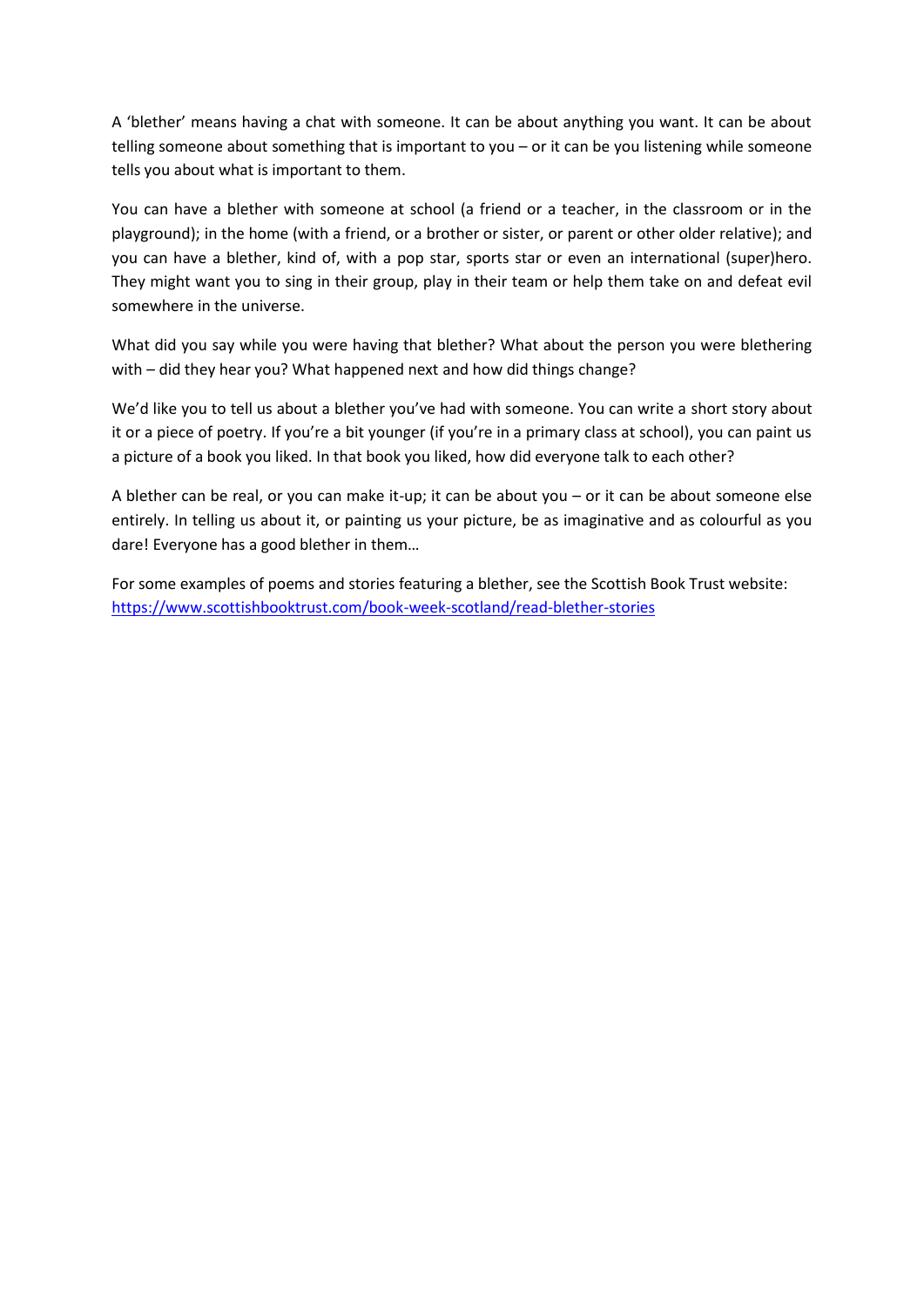#### **All competition rules:**

- 1. Entries must be your own original and unaided work.
- 2. All entries must fall within the theme and openness criteria of the Uist Book Festival Open Writing Competition.
- 3. You may submit only one entry in each class. However, you may submit an entry in more than one class.
- 4. The junior competition classes are: Primary 1-3; Primary 4-7; Secondary School. In all classes other than Primary 1-3, there will be separate, but equal, streams for Gàidhlig and English entries. For Primary 1-3, entries will be accepted in either Gàidhlig or English.
- 5. There is a 500-word limit on the short story competition but, again, there is no limit on the number of lines of poetry that may be entered.
- 6. Judging of competition entries is fair and unbiased, and all entries will be read and judged anonymously. Your name or address must not appear anywhere on your entry; nor therefore must there be any other content marks that could identify you as the author of the work.
- 7. Each entry must be accompanied by a completed competition entry form. The entry form will be separated from your work after the entry has been accepted. Entry forms can be downloaded from the competition website and available at the competition address; and can be typed or handwritten.
- 8. For all competition classes, entries must be delivered to the competition address, which is: Cothrom Ltd, Ormiclate, South Uist HS8 5SB (telephone: 01878 700910). Entries can also be emailed to [enquiries@cothrom.net.](mailto:enquiries@cothrom.net) If posting, this is at your own risk and you must allow sufficient time for posting prior to the competition closing date. There is no facility to make entries via the competition website.
- 9. An entry is accepted at the point it is received. No changes can be made to an entry after it has been accepted.
- 10. Please pay careful attention to the key dates of the Uist Book Festival Open Writing competition.
- 11. Copyright for work entered into the Uist Book Festival Open Writing Competition remains with the authors, but Uist Book Festival reserves the right to publish the winning and highly commended entries, online or in print, for one year after the winners have been notified. We also reserve the right to use any sound or video recordings of work for promotional use.
- 12. We are unable to return entries, although these can be collected from the competition address after the competition has closed. Uncollected work will be destroyed after one month.
- 13. Entries that do not meet the rules of the competition will be disqualified. Note that the competition organisers cannot enter into any correspondence about the acceptance of entries.
- 14. Decisions made by the judges regarding the winning entries are final.
- 15. Prizes may be withheld or altered if, in the opinion of the judge, we receive no outstanding entries, or insufficient entries.
- 16. The competition organisers can be contacted via the Uist Book Festival website [\(www.uistbookfestival.org\)](http://www.uistbookfestival.org/).
- 17. There will be a prize-giving ceremony at the Uist Book Festival 2019. Travel to this event will be at each prize winner's own expense.
- 18. By submitting an entry, you are agreeing to the competition rules.

*Entry fees will go towards the Competition prize fund and in furtherance of the aims of the Uist Book Festival and of the communities of Uist and Benbecula.*